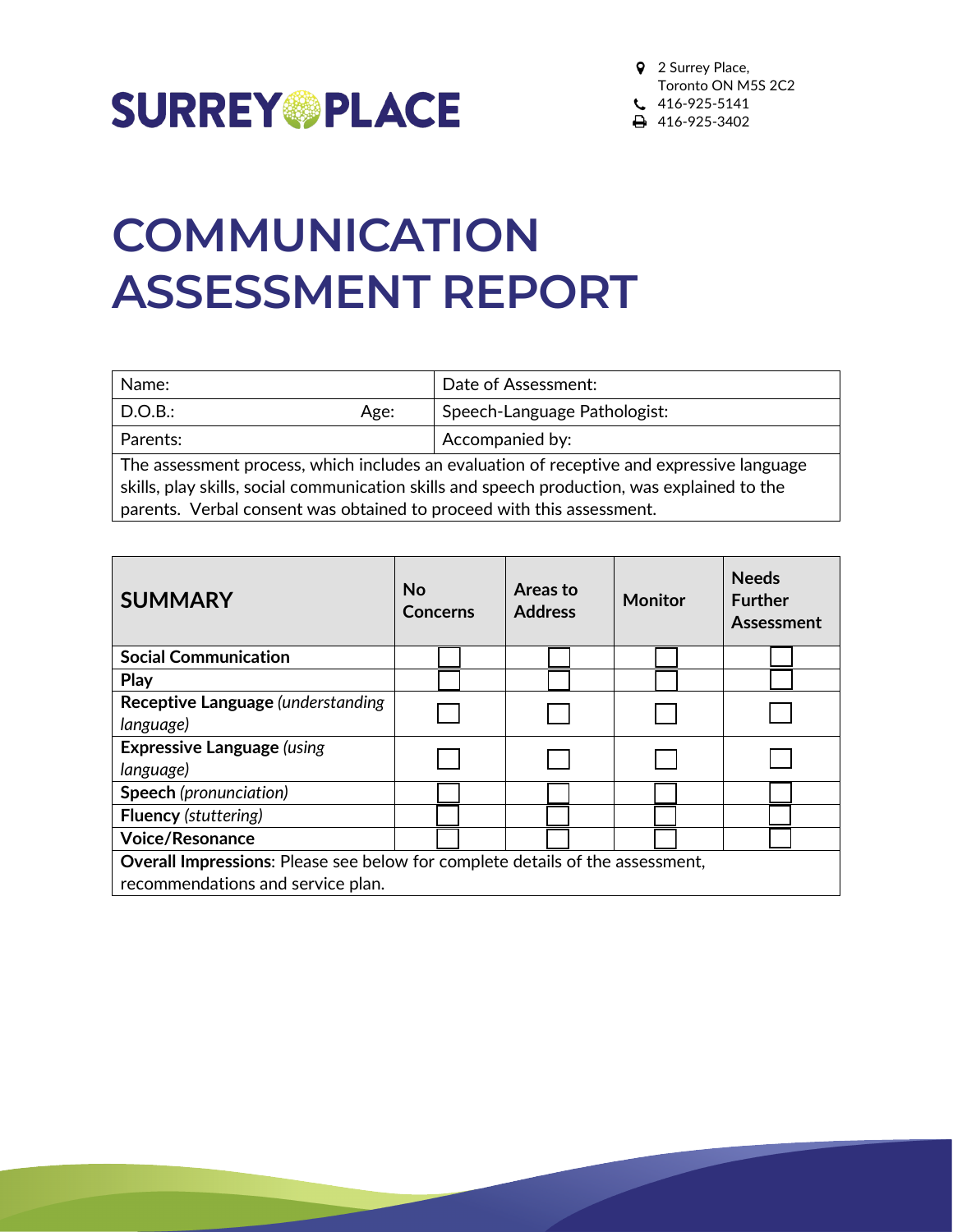| <b>HISTORY</b>                             |                             |                       |  |  |
|--------------------------------------------|-----------------------------|-----------------------|--|--|
| <b>Birth History:</b>                      | Unremarkable                | Other:                |  |  |
| <b>Medical History:</b>                    | Unremarkable                | Other:                |  |  |
| <b>Motor Milestones:</b>                   | <b>Within Normal Limits</b> | Delayed               |  |  |
| Feeding/Swallowing:                        | No Concerns                 | Concerns              |  |  |
| <b>Speech/Language Milestones:</b>         | <b>Within Normal Limits</b> | Delayed               |  |  |
|                                            | Other:                      |                       |  |  |
| Hearing:                                   |                             |                       |  |  |
| History of ear infections:                 | No                          | Yes, # of infections: |  |  |
| Screening at birth:                        | No                          | Yes (normal)          |  |  |
|                                            |                             | Yes (concerns)        |  |  |
| Assessment:                                | No                          | Yes                   |  |  |
| When:                                      |                             |                       |  |  |
| Results:                                   |                             |                       |  |  |
| Language(s) Spoken in the Home:            |                             |                       |  |  |
| <b>Family Speech and Language History:</b> |                             |                       |  |  |
| Lives at home with:                        |                             |                       |  |  |
| Daily Program (Home, Child Care, OEYC):    |                             |                       |  |  |
| <b>Other Agencies Involved:</b>            |                             |                       |  |  |

| <b>ATTENTION/BEHAVIOUR</b>                                |                         |              |                                                             |  |
|-----------------------------------------------------------|-------------------------|--------------|-------------------------------------------------------------|--|
| No apparent concerns<br><b>Monitor</b><br><b>Concerns</b> |                         |              |                                                             |  |
| <b>Attention:</b>                                         | No concerns<br>Concerns | 7 Own Agenda | <b>Child was:</b> $\Box$ Shy $\Box$ Passive $\Box$ Sociable |  |
| Other:                                                    |                         |              |                                                             |  |
| <b>Additional comments:</b>                               |                         |              |                                                             |  |

| <b>SOCIAL COMMUNICATION</b> |                                                                        |                |                                       |
|-----------------------------|------------------------------------------------------------------------|----------------|---------------------------------------|
| No apparent<br>concerns     | <b>Concerns</b>                                                        | <b>Monitor</b> | <b>Needs</b><br>further<br>assessment |
| <b>YES/NO</b>               |                                                                        |                |                                       |
|                             | Responds to own name                                                   |                |                                       |
|                             | Makes eye contact                                                      |                |                                       |
|                             | Displays joint attention (shifts attention between people and objects) |                |                                       |
|                             | Initiates interactions                                                 |                |                                       |
|                             | Responds to communication directed toward him/her                      |                |                                       |
|                             | Takes turns (motor)                                                    |                |                                       |
|                             | Takes turns (vocal/verbal)                                             |                |                                       |
|                             | Looks at objects when directed                                         |                |                                       |
|                             | Reportedly shows interest in other children                            |                |                                       |
|                             | Lets others join in play                                               |                |                                       |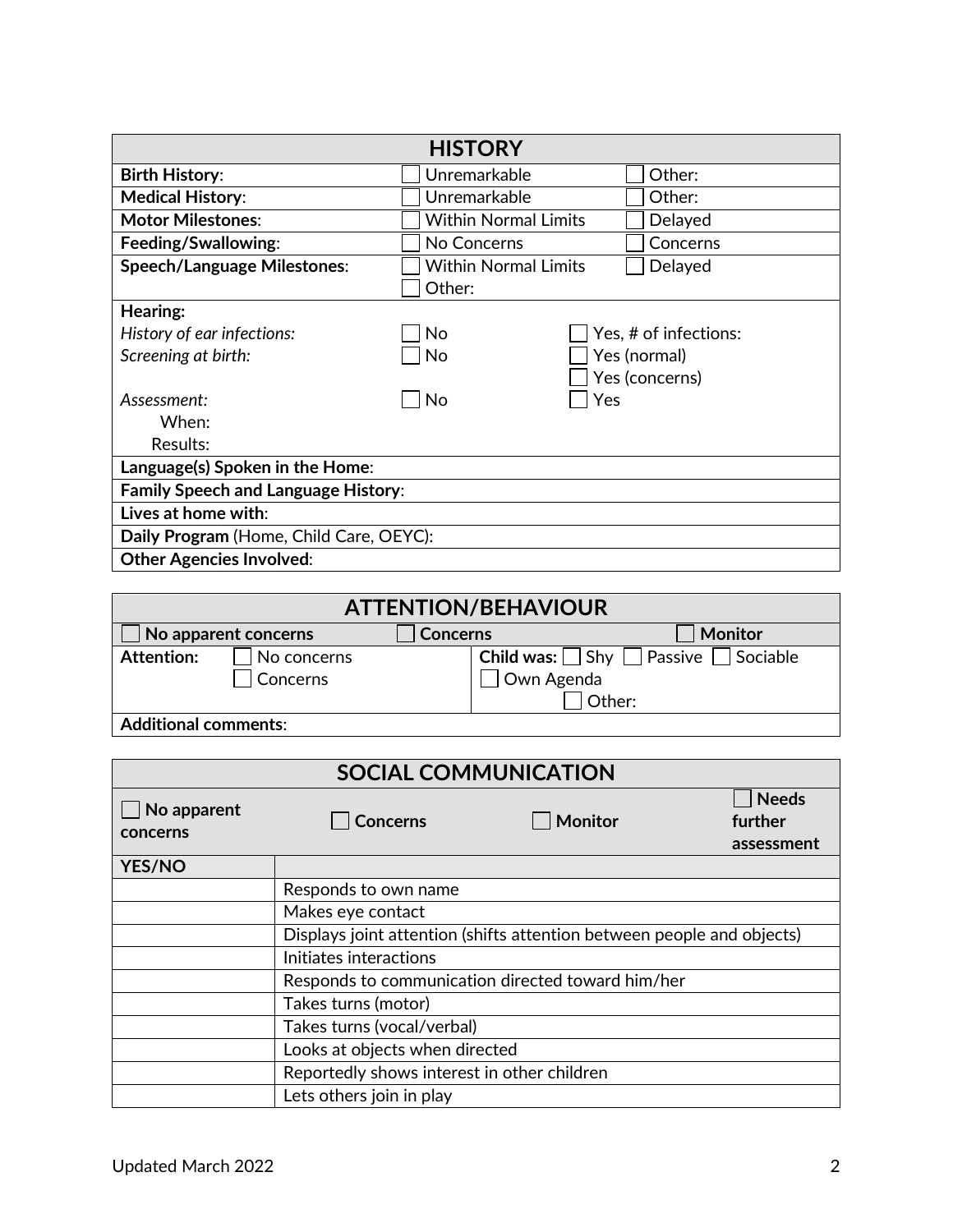| <b>Child Communicates to:</b>                                                            |                         |  |
|------------------------------------------------------------------------------------------|-------------------------|--|
|                                                                                          | Get someone's attention |  |
|                                                                                          | Request                 |  |
|                                                                                          | Protest/reject          |  |
|                                                                                          | Greet                   |  |
|                                                                                          | Comment                 |  |
|                                                                                          | Ask questions           |  |
|                                                                                          | Respond to questions    |  |
| Additional comments: Social communication skills were assessed informally using clinical |                         |  |
| observations made during play, and parental report.                                      |                         |  |

| <b>PLAY</b>                                                                                |                                        |                                                                            |                                       |
|--------------------------------------------------------------------------------------------|----------------------------------------|----------------------------------------------------------------------------|---------------------------------------|
| No apparent<br>concerns                                                                    | <b>Concerns</b>                        | <b>Monitor</b>                                                             | <b>Needs</b><br>further<br>assessment |
| <b>YES/NO</b>                                                                              |                                        |                                                                            |                                       |
|                                                                                            | shakes, throws)                        | Engages in exploratory play – manipulates toys/objects (e.g., mouths,      |                                       |
|                                                                                            | Plays with cause-effect toys           |                                                                            |                                       |
|                                                                                            | blocks)                                | Engages in constructive play - combines toys/objects in play (e.g., stacks |                                       |
|                                                                                            | Engages in pretend play                |                                                                            |                                       |
|                                                                                            | Imitates actions with a toy/object     |                                                                            |                                       |
|                                                                                            | Uses toys appropriately                |                                                                            |                                       |
|                                                                                            | Enjoys looking at a book with an adult |                                                                            |                                       |
| Additional comments: Play skills were assessed informally using clinical observations made |                                        |                                                                            |                                       |
| during play, and parental report.                                                          |                                        |                                                                            |                                       |

| <b>EMERGENT LITERACY</b>                                                                    |                                       |  |
|---------------------------------------------------------------------------------------------|---------------------------------------|--|
| No current concerns                                                                         | <b>Suggestions provided to family</b> |  |
| A parent checklist was used to informally evaluate the family's home literacy practices and |                                       |  |
| 's emergent literacy skills. Based on this checklist, the following general                 |                                       |  |
| suggestions were provided to the family.                                                    |                                       |  |
| <b>Suggestions Provided to Family:</b>                                                      |                                       |  |
| <b>Home Literacy Practices</b>                                                              |                                       |  |
| Oral Language                                                                               |                                       |  |
| Letter Recognition                                                                          |                                       |  |
| <b>Phonological Awareness</b>                                                               |                                       |  |
| <b>Print Awareness</b>                                                                      |                                       |  |
| <b>Emergent Writing Skills</b>                                                              |                                       |  |
| <b>Print Motivation</b>                                                                     |                                       |  |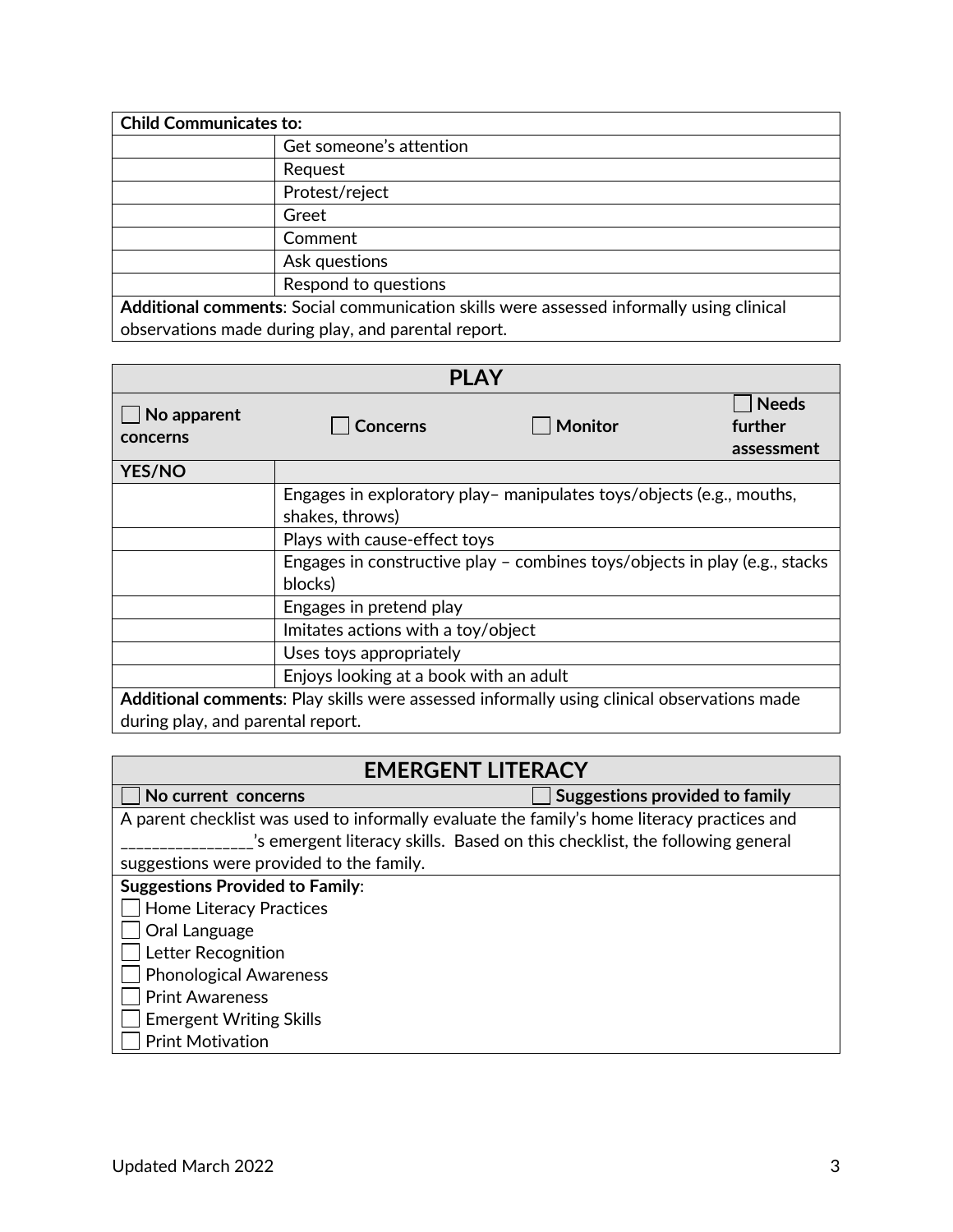|                                                                                             | <b>RECEPTIVE LANGUAGE</b>                                                                        |              |  |
|---------------------------------------------------------------------------------------------|--------------------------------------------------------------------------------------------------|--------------|--|
| No apparent                                                                                 | Delay: $\Box$ Mild $\Box$ Moderate<br>Monitor                                                    | <b>Needs</b> |  |
| concerns                                                                                    | Significant                                                                                      | further      |  |
|                                                                                             |                                                                                                  | assessment   |  |
| <b>YES/NO</b>                                                                               |                                                                                                  |              |  |
|                                                                                             | Makes choices (e.g., "Juicecookie?")                                                             |              |  |
|                                                                                             | Identifies body parts                                                                            |              |  |
|                                                                                             | Understands basic objects                                                                        |              |  |
|                                                                                             | Understands basic actions (e.g., throw, jump) and concepts (e.g.,                                |              |  |
|                                                                                             | big/little, fast/slow)                                                                           |              |  |
|                                                                                             | Understands early prepositions (in/out/on/under)                                                 |              |  |
|                                                                                             | Follows 1-step directions with/without gesture                                                   |              |  |
|                                                                                             | Follows 2-step related directions (e.g., "Open the box and get the bear")                        |              |  |
|                                                                                             | Follows 2-step unrelated directions (e.g., "Shake the keys and pick up the<br>doll")             |              |  |
|                                                                                             | Follows novel directions (e.g., "Make the truck fly")                                            |              |  |
|                                                                                             | Understands basic pronouns (e.g., "me", "I", "my", "you", "your")                                |              |  |
|                                                                                             | Understands yes/no questions                                                                     |              |  |
|                                                                                             | Understands simple "WH" questions (e.g., "What", "Who", "Where")                                 |              |  |
| <b>Formal Test and Results:</b>                                                             |                                                                                                  |              |  |
|                                                                                             | The Rossetti Infant-Toddler Language Scale: This test assesses the language skills (preverbal    |              |  |
| and verbal) of children from birth to 36 months of age based on clinical observations and   |                                                                                                  |              |  |
| parent report.                                                                              |                                                                                                  |              |  |
|                                                                                             |                                                                                                  |              |  |
|                                                                                             | Preschool Language Scale-5 <sup>th</sup> Edition (PLS-5): The Auditory Comprehension subscale    |              |  |
|                                                                                             | assesses a child's understanding of language. Skills tested include: basic vocabulary, concepts, |              |  |
| grammatical elements, complex sentences, inferences, etc.                                   |                                                                                                  |              |  |
| *Standard score=<br>**Percentile rank=                                                      |                                                                                                  |              |  |
|                                                                                             |                                                                                                  |              |  |
|                                                                                             | * Scaled/Standard scores between 85 and 115 are within normal limits                             |              |  |
|                                                                                             | ** Percentile ranks between 16 and 84 are within normal limits                                   |              |  |
|                                                                                             |                                                                                                  |              |  |
|                                                                                             | The Receptive-Expressive Emergent Language Test $-3^{rd}$ Edition (REEL-3): This test assesses   |              |  |
|                                                                                             | the receptive language skills of infants and toddlers up to 3 years of age through a caregiver   |              |  |
| interview.                                                                                  |                                                                                                  |              |  |
| *Ability score=                                                                             | **Percentile rank=                                                                               |              |  |
|                                                                                             |                                                                                                  |              |  |
| *Ability scores between 90 and 110 are within normal limits                                 |                                                                                                  |              |  |
|                                                                                             | **Percentile ranks between 25 and 75 are within normal limits                                    |              |  |
|                                                                                             | Additional Comments: Receptive language skills were assessed informally using clinical           |              |  |
| observations made during play, and parental report. (Child is said to understand language X |                                                                                                  |              |  |
| better than language Y.)                                                                    |                                                                                                  |              |  |
|                                                                                             |                                                                                                  |              |  |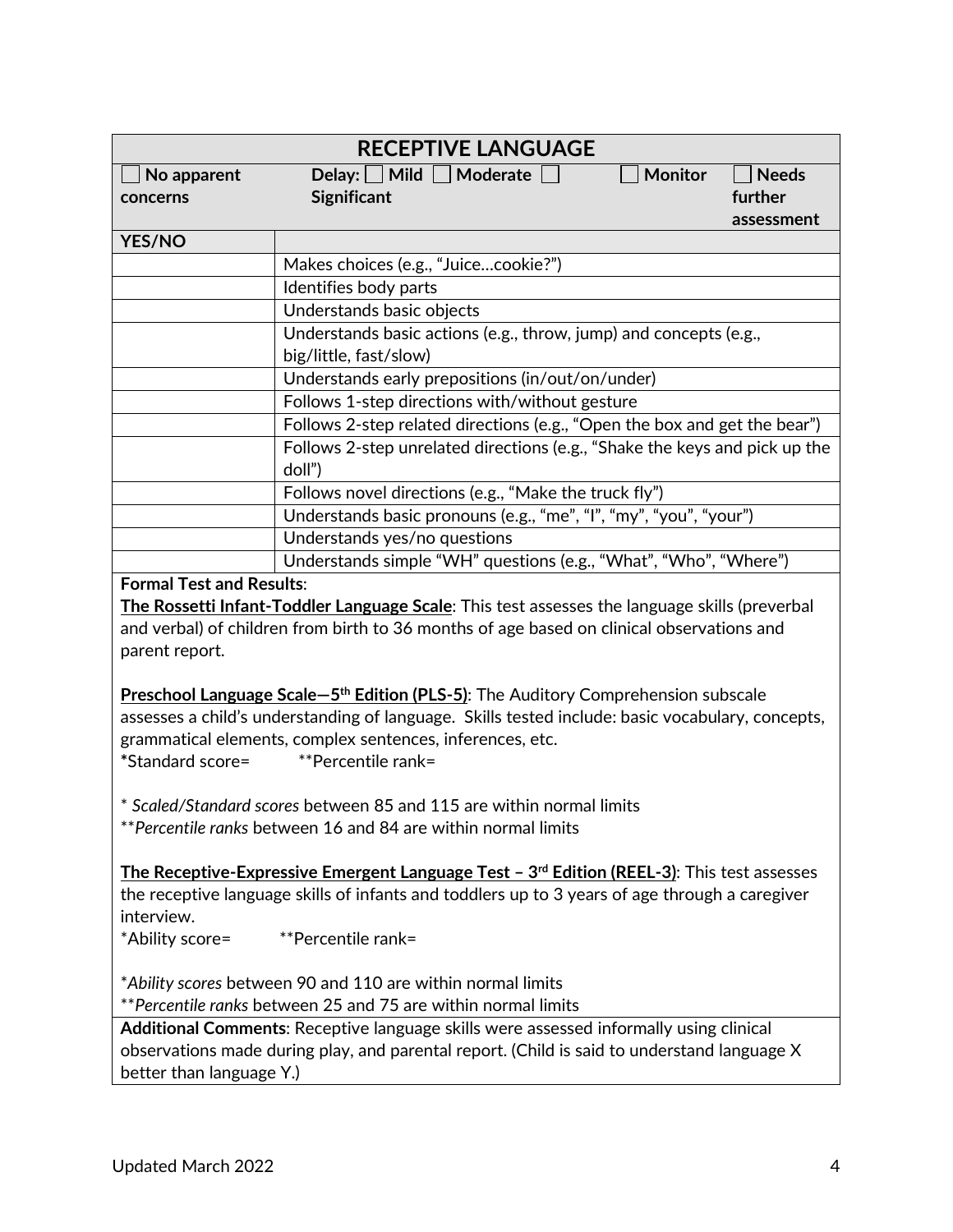|                                                   | <b>EXPRESSIVE LANGUAGE</b>                                                                                                                                                                                              |         |                                       |
|---------------------------------------------------|-------------------------------------------------------------------------------------------------------------------------------------------------------------------------------------------------------------------------|---------|---------------------------------------|
| No apparent<br>concerns                           | Delay: $\Box$ Mild $\Box$ Moderate $\Box$<br>Significant                                                                                                                                                                | Monitor | <b>Needs</b><br>further<br>assessment |
| YES/NO                                            | <b>Child communicates using:</b>                                                                                                                                                                                        |         |                                       |
|                                                   | Eye gaze                                                                                                                                                                                                                |         |                                       |
|                                                   | Gestures (e.g., pointing, reaching up)                                                                                                                                                                                  |         |                                       |
|                                                   | <b>Babbling</b>                                                                                                                                                                                                         |         |                                       |
|                                                   | Vocalizations (e.g., sounds)                                                                                                                                                                                            |         |                                       |
|                                                   | Jargon (nonsense speech)                                                                                                                                                                                                |         |                                       |
|                                                   | Imitated gestures                                                                                                                                                                                                       |         |                                       |
|                                                   | Imitated sounds/words                                                                                                                                                                                                   |         |                                       |
|                                                   | Single words (# reported:                                                                                                                                                                                               |         |                                       |
|                                                   | 2-word combinations                                                                                                                                                                                                     |         |                                       |
|                                                   | Short sentences                                                                                                                                                                                                         |         |                                       |
|                                                   | Early grammatical markers (e.g., plurals, possessives, "-ing", pronouns "I",                                                                                                                                            |         |                                       |
|                                                   | "me", "you")                                                                                                                                                                                                            |         |                                       |
| <b>Formal Test and Results:</b><br>parent report. | The Rossetti Infant-Toddler Language Scale: This test assesses the language skills (preverbal<br>and verbal) of children from birth to 36 months of age based on clinical observations and                              |         |                                       |
| interview.<br>*Ability score=                     | The Receptive-Expressive Emergent Language Test $-3^{rd}$ Edition (REEL-3): This test assesses<br>the expressive language skills of infants and toddlers up to 3 years of age through a caregiver<br>**Percentile rank= |         |                                       |
|                                                   | *Ability scores between 90 and 110 are within normal limits<br>**Percentile ranks between 25 and 75 are within normal limits                                                                                            |         |                                       |
| concepts, locations, etc.<br>*Standard score=     | Preschool Language Scale-5 <sup>th</sup> Edition (PLS-5): The Expressive Communication subscale<br>assesses how well a child uses language with others. Skills include: naming common objects,<br>**Percentile rank=    |         |                                       |
|                                                   | * Scaled/Standard scores between 85 and 115 are within normal limits<br>**Percentile ranks between 16 and 84 are within normal limits                                                                                   |         |                                       |
| language Y.)                                      | Additional comments: Expressive language skills were assessed informally using clinical<br>observations made during play, and parental report. (Child is said to use language X better than                             |         |                                       |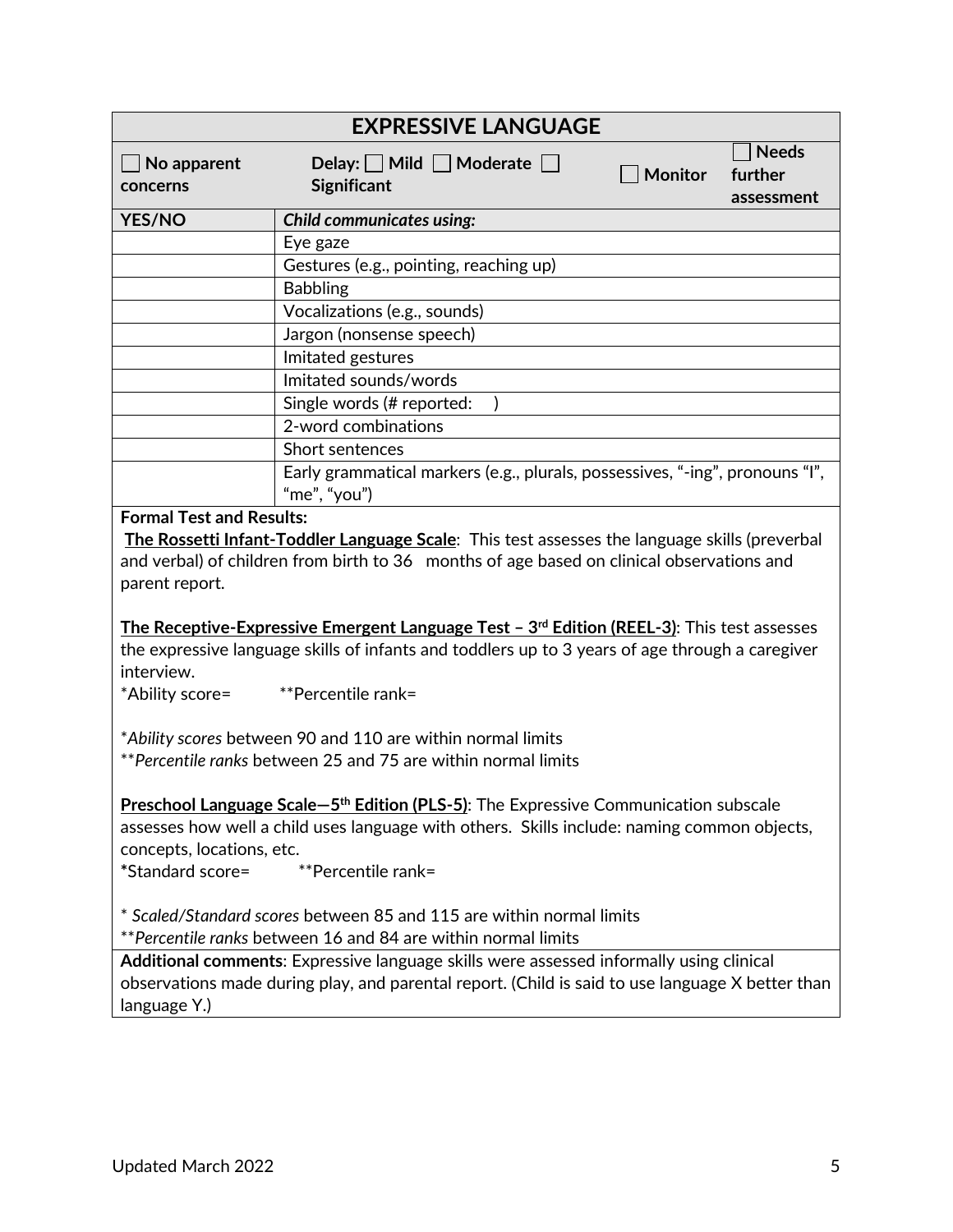| <b>SPEECH</b>                                             |                                                                 |         |                                       |  |
|-----------------------------------------------------------|-----------------------------------------------------------------|---------|---------------------------------------|--|
| $\vert$ No apparent<br>concerns                           | Delay: $\Box$ Mild $\Box$ Moderate $\Box$<br><b>Significant</b> | Monitor | <b>Needs</b><br>further<br>assessment |  |
| YES/NO                                                    | <b>PHONOLOGY</b>                                                |         |                                       |  |
|                                                           | Has a variety of age appropriate consonants (C)                 |         |                                       |  |
|                                                           | Has a variety of age appropriate vowels (V)                     |         |                                       |  |
| Has variety of syllable shapes (CV, VC, CVCV, CVC, CVCVC) |                                                                 |         |                                       |  |
| <b>Additional Comments:</b>                               |                                                                 |         |                                       |  |

| <b>YES/NO</b>               | <b>MOTOR SPEECH CONTROL</b>                                           |
|-----------------------------|-----------------------------------------------------------------------|
|                             | Has sufficient muscle tone in body to support speech                  |
|                             | Has prolonged phonation                                               |
|                             | Coordinates gestures and vocalizations                                |
|                             | Imitates sounds, vowels and words                                     |
|                             | Does not use non-speech sounds (e.g. grunts, mmm)                     |
|                             | Demonstrates a variety of speech motor movements (e.g. lip            |
|                             | contact/rounding, adequate range of jaw movement, tongue elevation)   |
|                             | Productions are not variable (e.g. words are used and then disappear) |
| Other:                      | Has difficulties with: $\Box$ drooling $\Box$ chewing<br>swallowing   |
|                             | feeding (picky eater)                                                 |
| <b>Additional comments:</b> |                                                                       |

| <b>FLUENCY (stuttering)</b>                                                                           |                                                                        |                |                                       |  |
|-------------------------------------------------------------------------------------------------------|------------------------------------------------------------------------|----------------|---------------------------------------|--|
| No apparent<br>concerns                                                                               | Mild     Moderate  <br>Significant<br>% of Syllables Stuttered:        | <b>Monitor</b> | <b>Needs</b><br>further<br>assessment |  |
| <b>Fluency History</b>                                                                                |                                                                        |                |                                       |  |
| Age of initial onset of stuttering:                                                                   |                                                                        |                |                                       |  |
| Time since initial onset:<br>Less than 6 months<br>Between 6 and 12 months                            |                                                                        |                |                                       |  |
| 12 or more months                                                                                     |                                                                        |                |                                       |  |
| Course of the stuttering:<br>$\Delta$ Decreasing<br><b>Stable</b><br><b>Fluctuating</b><br>Increasing |                                                                        |                |                                       |  |
| Episodic<br>Nature of the stuttering:<br>Continuous                                                   |                                                                        |                |                                       |  |
| Positive/recovered Positive/Unrecovered<br>Negative<br><b>Family history of stuttering:</b>           |                                                                        |                |                                       |  |
| Specifics:                                                                                            |                                                                        |                |                                       |  |
| Right<br>Ambidextrous<br><b>Handedness:</b><br>Undetermined<br>Left                                   |                                                                        |                |                                       |  |
| <b>YES/NO</b>                                                                                         | <b>Child communicates using:</b>                                       |                |                                       |  |
| <b>Types of Stuttering:</b>                                                                           |                                                                        |                |                                       |  |
|                                                                                                       | Phrase repetitions (e.g., "What is thewhat is thewhat is the answer?") |                |                                       |  |
| Whole-word repetitions (e.g., "My my my name is Michael.")                                            |                                                                        |                |                                       |  |
| Part-word repetitions (e.g., "I saw a ba-ba-ba-baby.")                                                |                                                                        |                |                                       |  |
| Prolongations (e.g., "LLLLLet's go now!")                                                             |                                                                        |                |                                       |  |
|                                                                                                       | Blocks (i.e., trouble getting the words out)                           |                |                                       |  |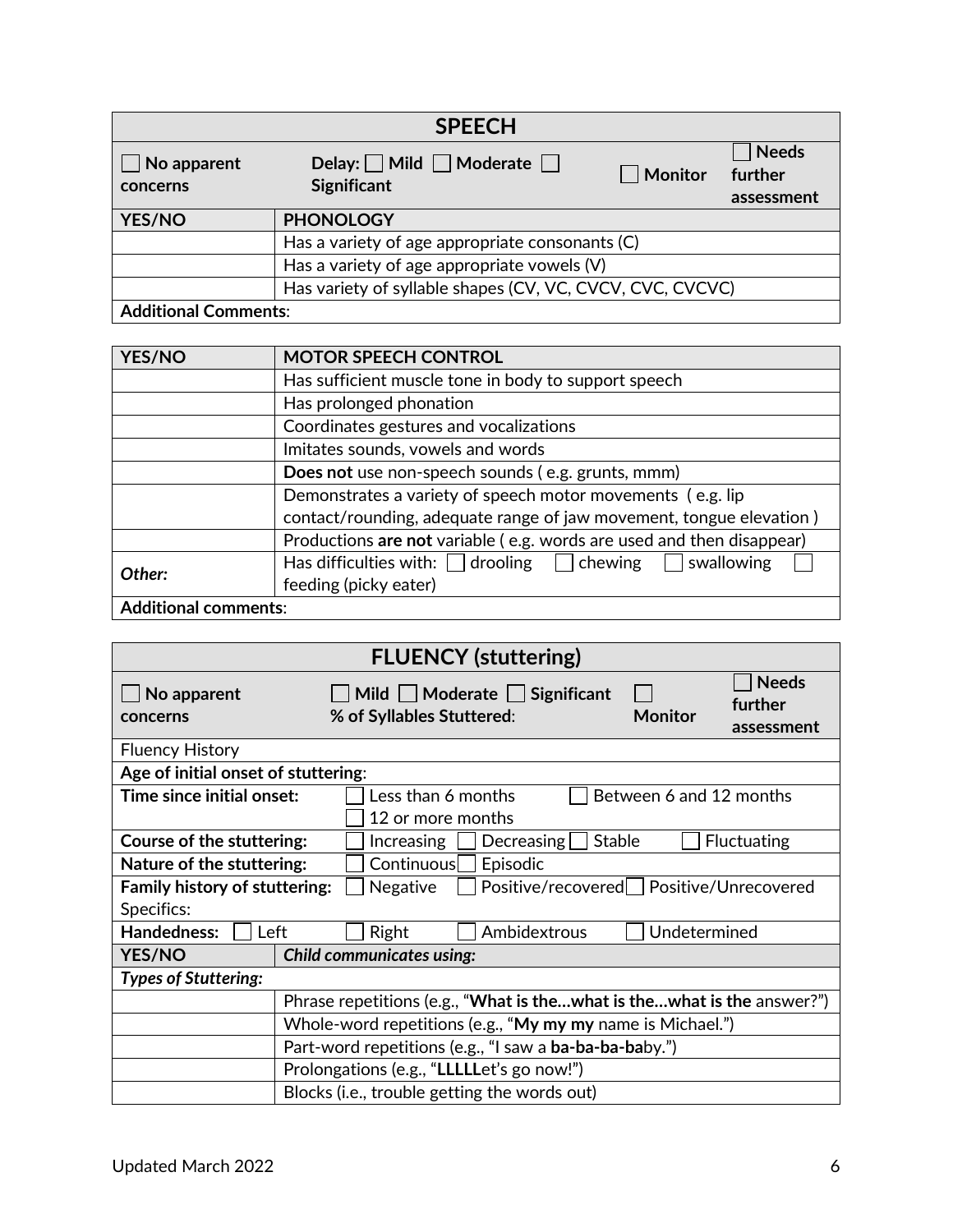|                                    | Interjections (e.g., "like", "um")                                             |  |  |
|------------------------------------|--------------------------------------------------------------------------------|--|--|
| <b>Stuttering Characteristics:</b> |                                                                                |  |  |
|                                    | Starter behaviours (e.g., "Can I tell you something?")                         |  |  |
|                                    | Audible effort (e.g., hard glottal attacks, disrupted airflow, vocal tensions, |  |  |
|                                    | pitch rise)                                                                    |  |  |
|                                    | Fast, irregular repetitions                                                    |  |  |
|                                    | Number of unit repetitions: Typical #:<br>Highest #:                           |  |  |
|                                    | Duration of prolongations/blocks: $\Box$ Fleeting $\Box$ Between 1 and 2       |  |  |
|                                    | seconds $\Box$ 3 or more seconds                                               |  |  |
| <b>Secondary Behaviours:</b>       |                                                                                |  |  |
|                                    | Facial grimaces/articulatory posturing                                         |  |  |
|                                    | Eye blinking, eye widening, eye aversion                                       |  |  |
|                                    | Head/body movement                                                             |  |  |
| <b>Additional Comments:</b>        |                                                                                |  |  |

| <b>VOICE/RESONANCE</b>                                   |          |         |                                       |
|----------------------------------------------------------|----------|---------|---------------------------------------|
| $\vert$ No apparent<br>concerns                          | Concerns | Monitor | <b>Needs</b><br>further<br>assessment |
| Additional comments (e.g., hoarseness, hypo/hypernasal): |          |         |                                       |

| <b>RECOMMENDATIONS</b>                                                                        |  |  |
|-----------------------------------------------------------------------------------------------|--|--|
| Hearing Test: It is recommended that your child be seen for an audiological assessment.       |  |  |
| Speak to your family doctor or pediatrician for a referral for an audiological assessment.    |  |  |
| Referral to CITY KIDS - Requesting                                                            |  |  |
| <b>Child Care Placement</b><br><b>Consultation to Child Care</b>                              |  |  |
| <b>Service Coordination</b><br><b>Parenting Support</b>                                       |  |  |
| Occupational Therapy<br>Other:                                                                |  |  |
| Developmental Assessment                                                                      |  |  |
| Community children's program: It is recommended that your child participate in structured     |  |  |
| children's programming in order to facilitate the development of his/her speech and language  |  |  |
| skills and to provide him/her with opportunities to play with his/her same age peers.         |  |  |
| Other:                                                                                        |  |  |
| It is recommended that all children have their eyes examined at 6 months of age, 3 years of   |  |  |
| age and then every 12 months as recommended by the optometrist. In Ontario, children 19       |  |  |
| years of age and under are covered by OHIP for an eye exam every 12 months.                   |  |  |
| Dietician: It may be helpful to contact a dietician in order to access additional information |  |  |
| regarding feeding and eating. Services are available in over 100 languages. You may contact:  |  |  |
| Eat Right Ontario (Toronto Public Health) 416-325-0510                                        |  |  |
| Refer to the website www.stutteringhelp.org for information on preschool stuttering and       |  |  |
| to stream their video presentations.                                                          |  |  |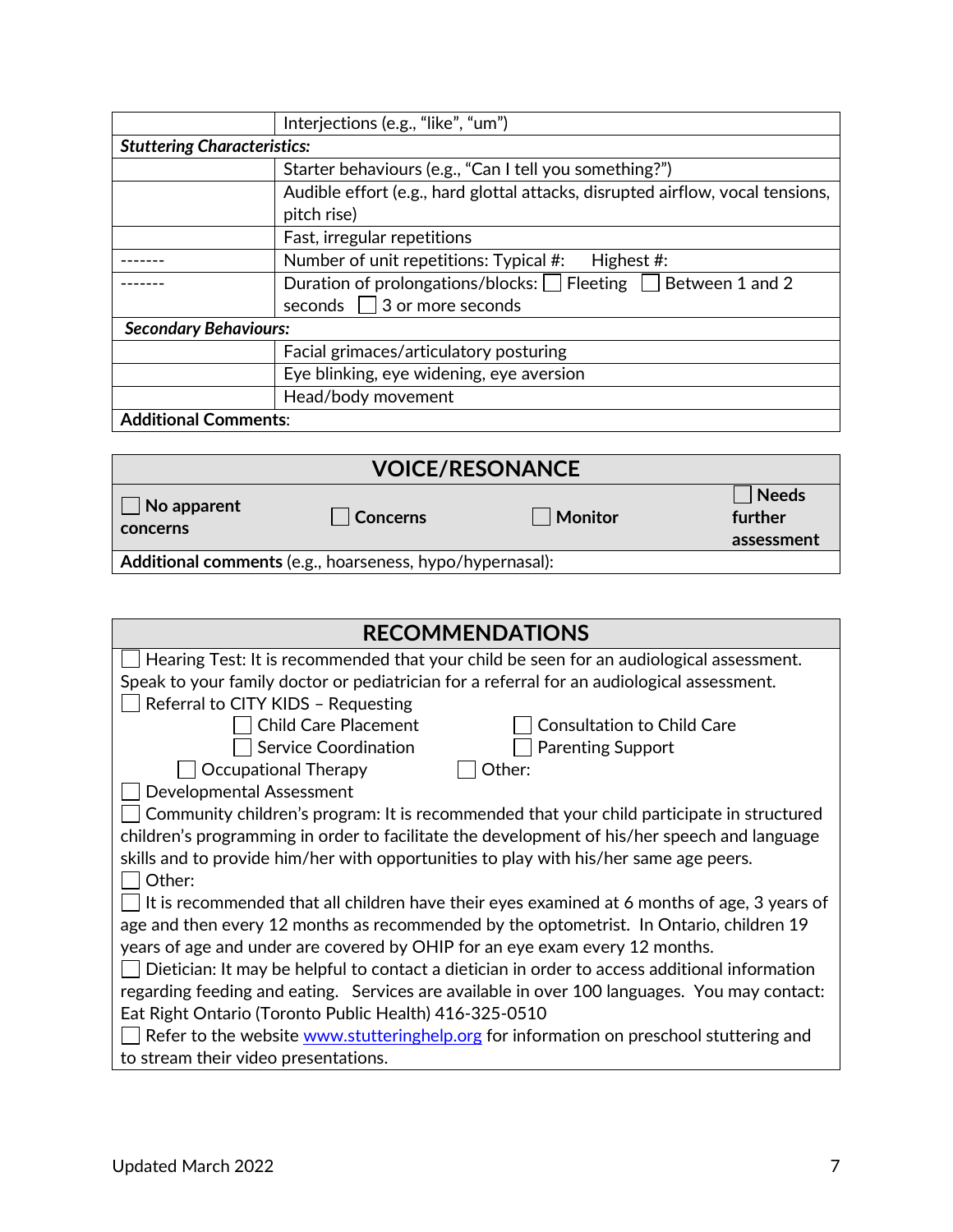| <b>TPSLS FUTURE PLAN</b>                                                                               |  |  |
|--------------------------------------------------------------------------------------------------------|--|--|
| Hanen Program for Parents: It Takes Two to Talk®                                                       |  |  |
| Hanen Program for Parents: More Than Words®                                                            |  |  |
| Hanen Program for Parents: Target Words®                                                               |  |  |
| Parent and Child Program                                                                               |  |  |
| <b>Fluency Workshop for Parents</b>                                                                    |  |  |
| <b>Child Care Consultation</b>                                                                         |  |  |
| Direct Therapy: You will be contacted in the near future to register <sub>come</sub> for group therapy |  |  |
| with TPSLS.                                                                                            |  |  |
| Home Program                                                                                           |  |  |
| <b>Discharge</b>                                                                                       |  |  |
| Other:                                                                                                 |  |  |
| Monitor fluency - please call this clinician in $6 - 8$ weeks time, after implementing the             |  |  |
| strategies discussed at the initial assessment session to encourage fluent speech. Please also         |  |  |
| track your child's stuttering behaviour with the calendar provided, and be prepared to discuss         |  |  |
| this with the clinician.                                                                               |  |  |
|                                                                                                        |  |  |

| and the contract of the contract of the contract of the contract of the contract of the contract of the contract of |  |
|---------------------------------------------------------------------------------------------------------------------|--|

SLP Signature and Contact Information and Contact Information Date signed

| Original to: | File |
|--------------|------|
|--------------|------|

Cc: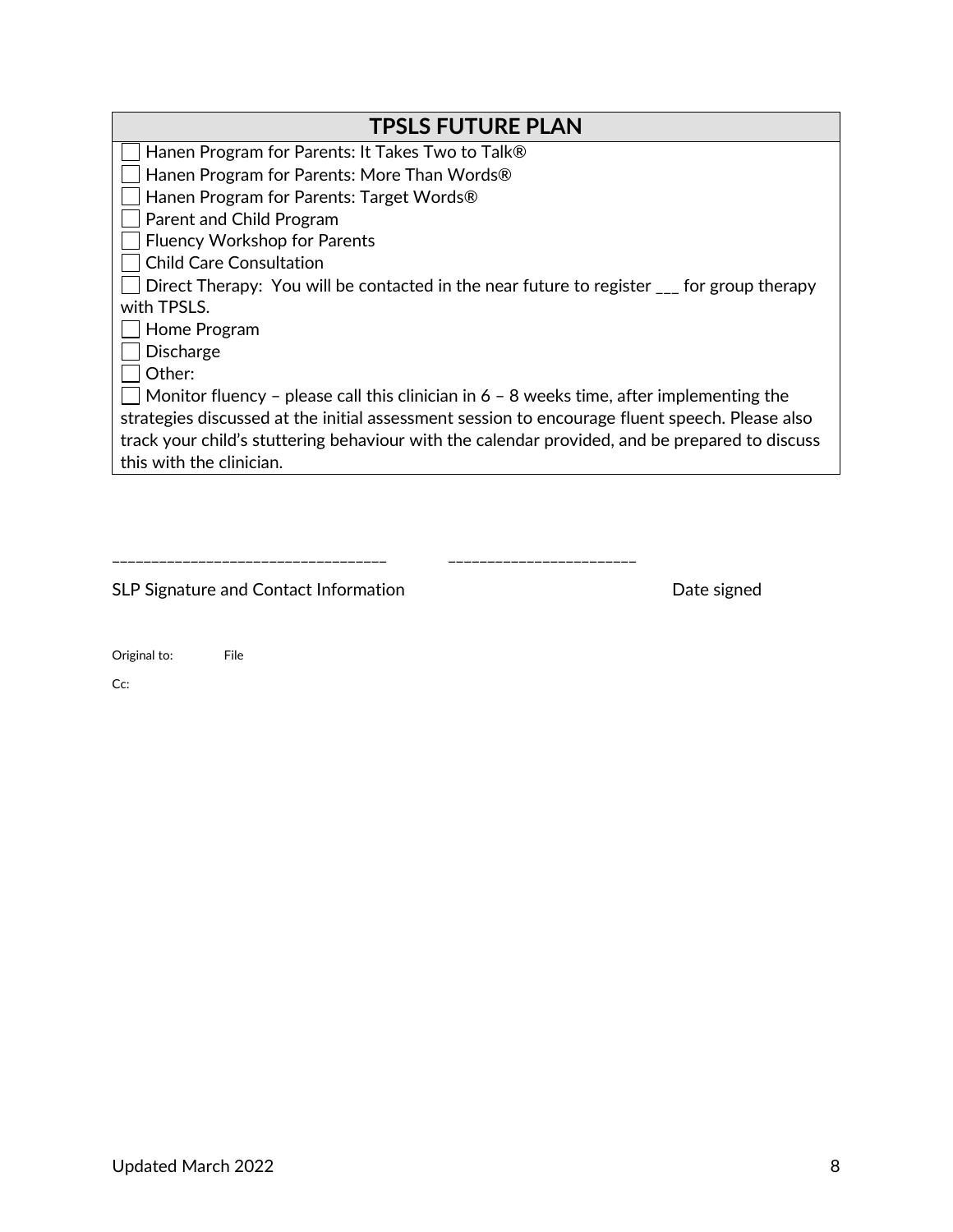## **How To Help Your Child Communicate**

- **Be face to face:** Get down to your child's physical level (e.g., sit on the floor, bend down). Hold objects to your face so your child looks at you.
- **Follow your child's lead:** Watch to see what your child likes to play with, and join in his/her play.
- Keep your language simple: Use 1- to 3-word phrases. Speak slowly and clearly (e.g., "I want juice").
- **Don't say "Say \_\_\_":** Reduce pressure on your child. You say the word for him/her (e.g., Say the word "ball" instead of "Say ball").
- **Wait, wait, wait:** Give your child a chance to respond to what you have said or done by waiting (stop talking, count to 10 in your head).
- **Label/name:** Talk about what your child sees and does:
	- o objects: clothing, body parts, food, toys, important people, etc.
	- o actions: wash, open, eat, etc.
	- o locations: in, out, on, off, up, down, etc.
	- o concepts: high, low, big, small, fast, slow, etc.
	- o fun sounds: beep-beep, moo, meow, uh-oh, yuk, yum, etc.
- **Add language:** Talk about what you are doing during daily activities so that your child hears a lot of language throughout the day:
	- o at meal time: "Mommy's cooking. Mmmm, good eggs. I am hungry."
	- o while dressing: "Put on your hat. Where are your mittens?"
	- o at bathtime: "You are wet! Wash your arms. Oooh, soapy water."
- Look at books with your child: Show your child the right way to hold a book, point to the words on the page, name pictures, and read the same book over and over so that your child begins to learn it. Show your child that books are fun!
- **Copy your child's actions and sounds**
	- o Child: says "babababa"
	- o Adult: copies the child and says "babababa"
- **Put words to your child's actions & sounds:** Say what your child would if he/she could:
	- $\circ$  if your child pulls you by the hand, say "come"
	- o if your child points to a ball and says "uh", say "ball"
- **Get involved in your child's play:** If your child plays alone or watches too much TV, he/she will miss many chances to learn language. Make time to play with your child, and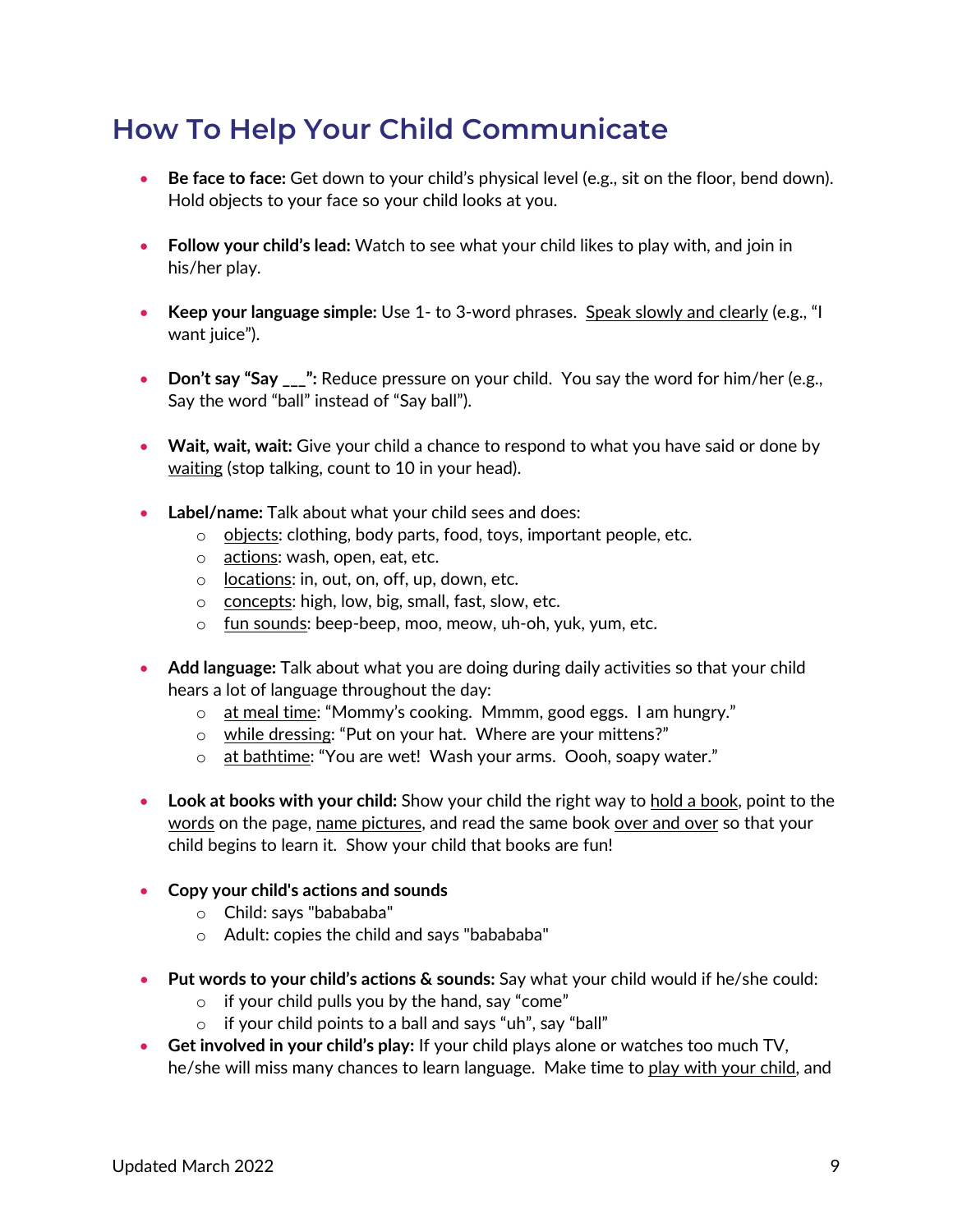show your child how to play with new toys.

- **Give your child a reason to communicate:** Let your child show or tell you what he/she wants before you give it to him/her. Hold back toys and food, or keep them out of reach, and wait for your child to ask for the toy/food.
- **Expand: Copy what your child has said or done, then add a word or two words.** 
	- o Child: "juice"
	- o Adult: "*more* juice", "*pour* the juice", or "I *want* juice", etc
- **Ask fewer questions:** Do not ask questions when you already know the answer ("Do you have a bus?"). Instead, talk about what you or your child are looking at or doing ("You're pushing the bus!").
- **Say the sounds in words clearly for your child**: Make sounds stand out by saying them louder and longer:
	- o Child: "My \_at"
	- o Adult: "My *hhhhh*at"

## **Handouts Provided:**



## **FLUENCY STRATEGIES**

- **Respond naturally:** Respond naturally to your child's speech so as to show him/her that it is okay to be non-fluent. Do remember that hesitations and repetitions are often part of normal speech and language development.
- **Give your child your time and interest:** Be patient and let your child have as much time as needed. Look at your child, pay attention and show that you are interested in *what* your child is saying, not *how* he/she is saying it.
- **Model slow speech:** Speak slowly and clearly to your child and *show* him/her what to do rather than telling him/her to slow down.